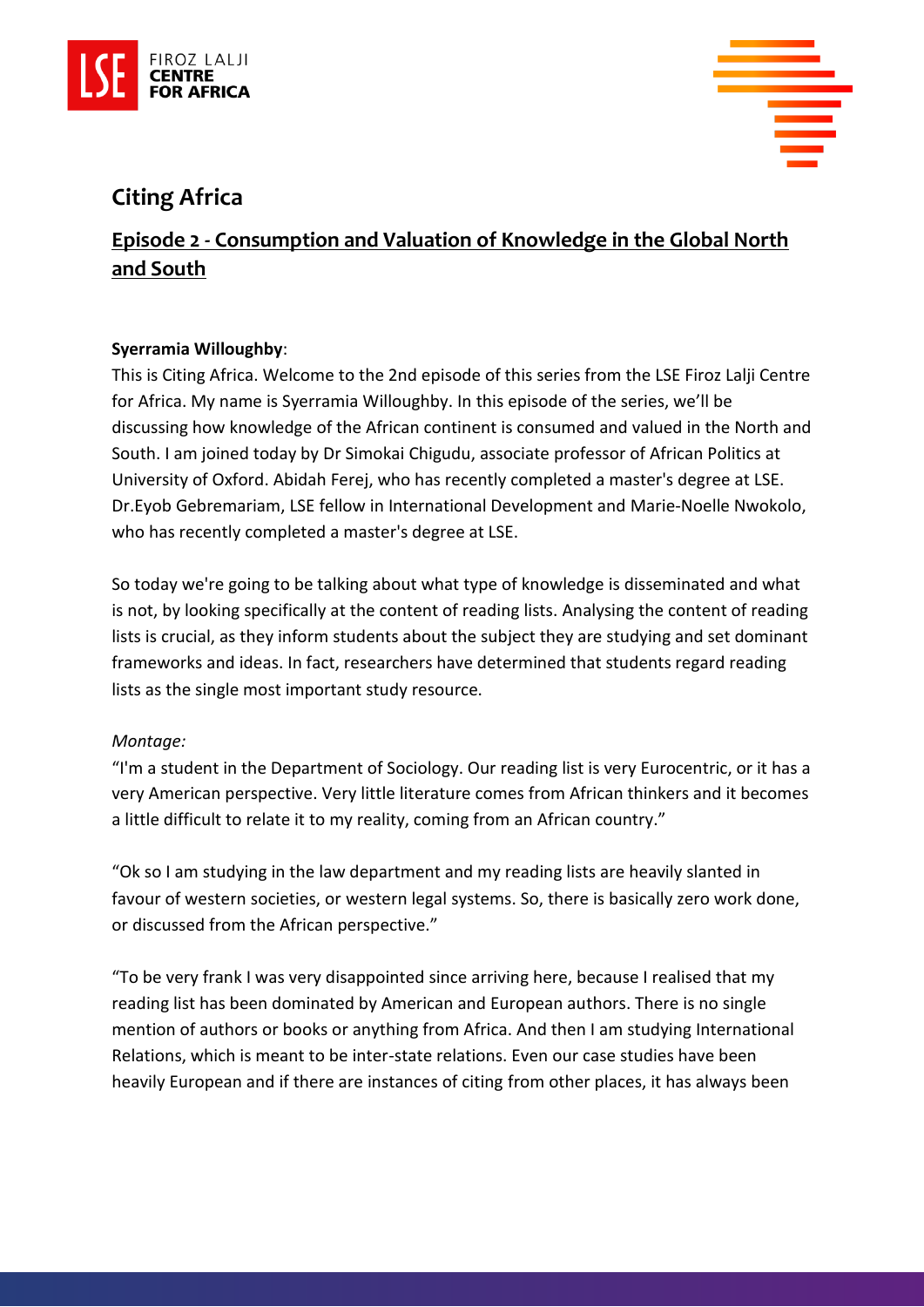

Asian countries. But other than that, everything, everything has been based around the European and the American experience."

"I am a student in the Health Policy Department, studying health policy and health economics. My reading lists so far have primarily been from the global North. We've had one or two readings from the global South, when it comes to financing health care specifically in developing countries. But apart from that, there's no other signs of authors from the global South in my reading list."

"I'm a student of International Development, from the International Development Department, Development Management course. My reading list – I would classify it as broadly more global North, more European and you know western based."

"So, I am studying African development, so an MSc in African development in the International Development Department. My specific Africa module – we have African writers, but I would say that they're not the bulk of the readings. And then four more courses that are more just like the broader introduction International Development classes. It is, I would say, maybe 75% North and then actually … no 80% from the global North, and I would say about 20% from the global South. And even if from the global South specifically, it's mainly, I think, just people from Asia. So, there isn't even much of a balance I would say even within the global South."

#### **Syerramia Willoughby**

However, authors based in Africa rarely feature in northern university reading lists, even in programs such as Developments and African Studies. This lack of representation means that the ideologies and understandings of northern based authors still shape these fields. "The democracy in Africa blog" for example, has sought to tackle this issue by putting together an African Politics reading list, to support Academic colleagues looking for ideas to diversify their course material. In fact, this is one of the reasons why university students across African countries have been calling for a decolonisation of Higher Education. In fact, I would like to start our conversation by actually digging deeper into the meaning of that term. And maybe I can start with you, Abida. As someone who has just completed a master's degree here at LSE, what is that term decolonising the curricular mean to you?

**Abidah Ferej:** For me personally what it is, is being able to see yourself within the curriculum. Being able to see authors who come from a similar background as yourself, and what that represents for knowledge in terms of who writes about Africa, and what that means about the knowledge that is being consumed about Africa.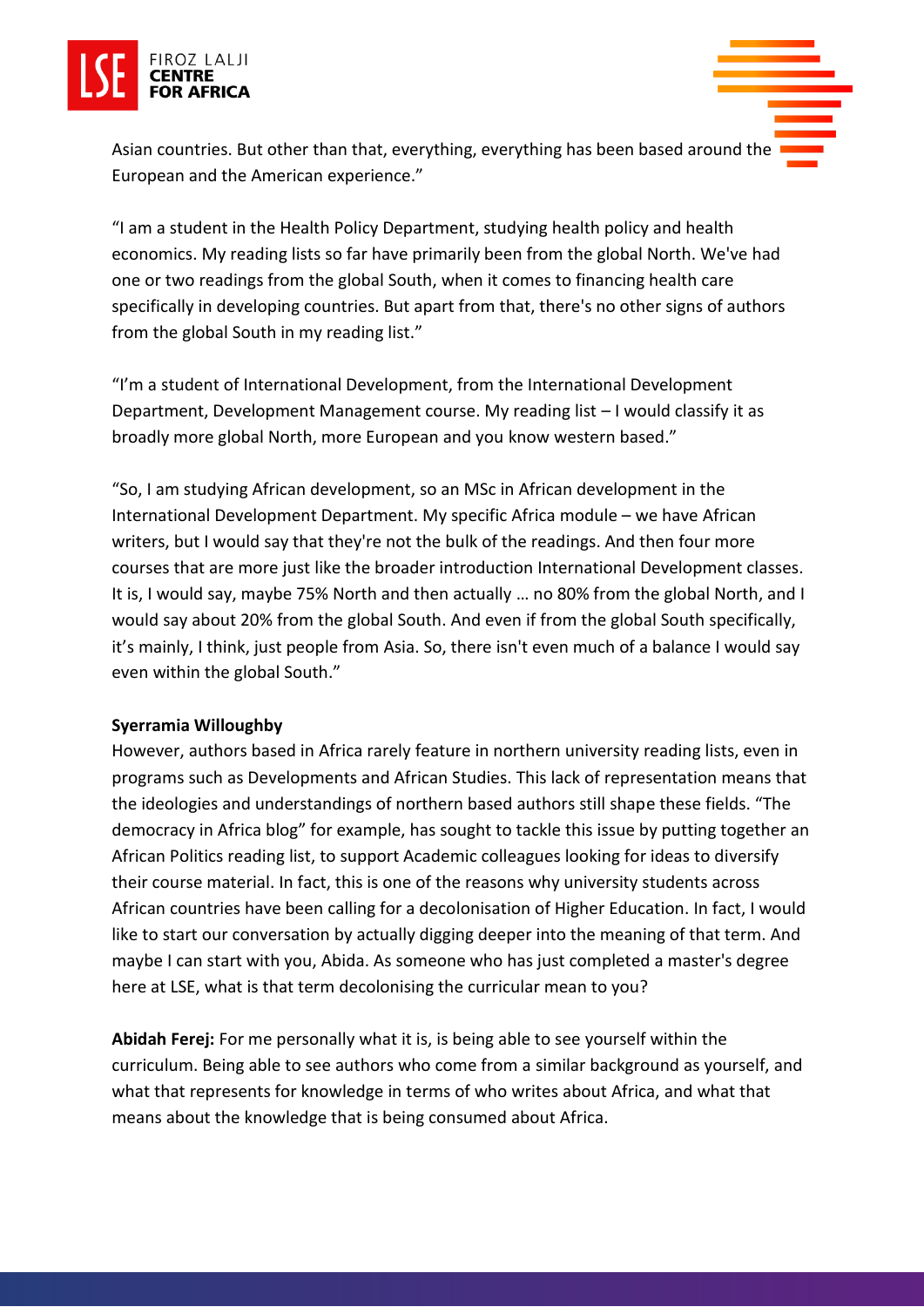

**Syerramia Willoughby**: Thank you! Marie-Noelle, what about you?



**Marie-Noelle Nwokolo:** My experience is being able to challenge what I would I call a hegemony in knowledge production that usually doesn't represent people from a background that is similar to mine; and showing case studies from countries that are sort of what I'm familiar with or live in but are teaching me what to do. So, it is being able to have that input, that features that cultures, that history and not just, you know, us or people that may look like us. So, it's just having that sort of in-depth input from people that may look like me teaching me.

**Syerramia Willoughby**: Thank you very much for that Marie Noelle. Well let's get the perspective of the teachers. So Simokai Chigoudou, you are a teacher at Oxford. What does that term decolonising the curriculum mean to you?

**Simukai Chigudu:** I think I'd highlight at this stage three key elements within a more decolonised academia, for me as a teacher. The first is what we sometimes refer to as the Canon. The Canon is the foundational texts that are sort of laid out in the study of a given topic, in development, in politics, or in any other field. Much of the canonical writing, the works that are considered ground-breaking, come very much from outside of Africa and are often not produced by African writers. So, part of decolonisation is breaking that canon down and diversifying it.

The other question is about theory and more the production of theory. Events that happened within Africa are often the kind of raw material for scholars to go in, to examine and then theorise from elsewhere and often in relation to the global North. And then the third component is the empirical side which is to say, you know, what of the topics that gain currency within development studies and whose concerns do they privilege. And I think that's part of the work of decolonisation – its setting that empirical agenda of what gets our attention.

**Syerramia Willoughby**: Thank you very much for that Simukai. Eyob, can we hear from you now?

**Eyob Gebremariam:** I would somehow expand it further than beyond the decolonisation of higher education, I would rather approach it as the decolonisation of knowledge because that is where the key issue is. Even though physical decolonisation has ended in the 1960s, in its formal sense the aspect of coloniality is still in place; where ideas are very much emanating from the west; and the lived experiences and the realities of people within Africa are not given that much importance. I think the decolonisation of knowledge should also reverse the equation.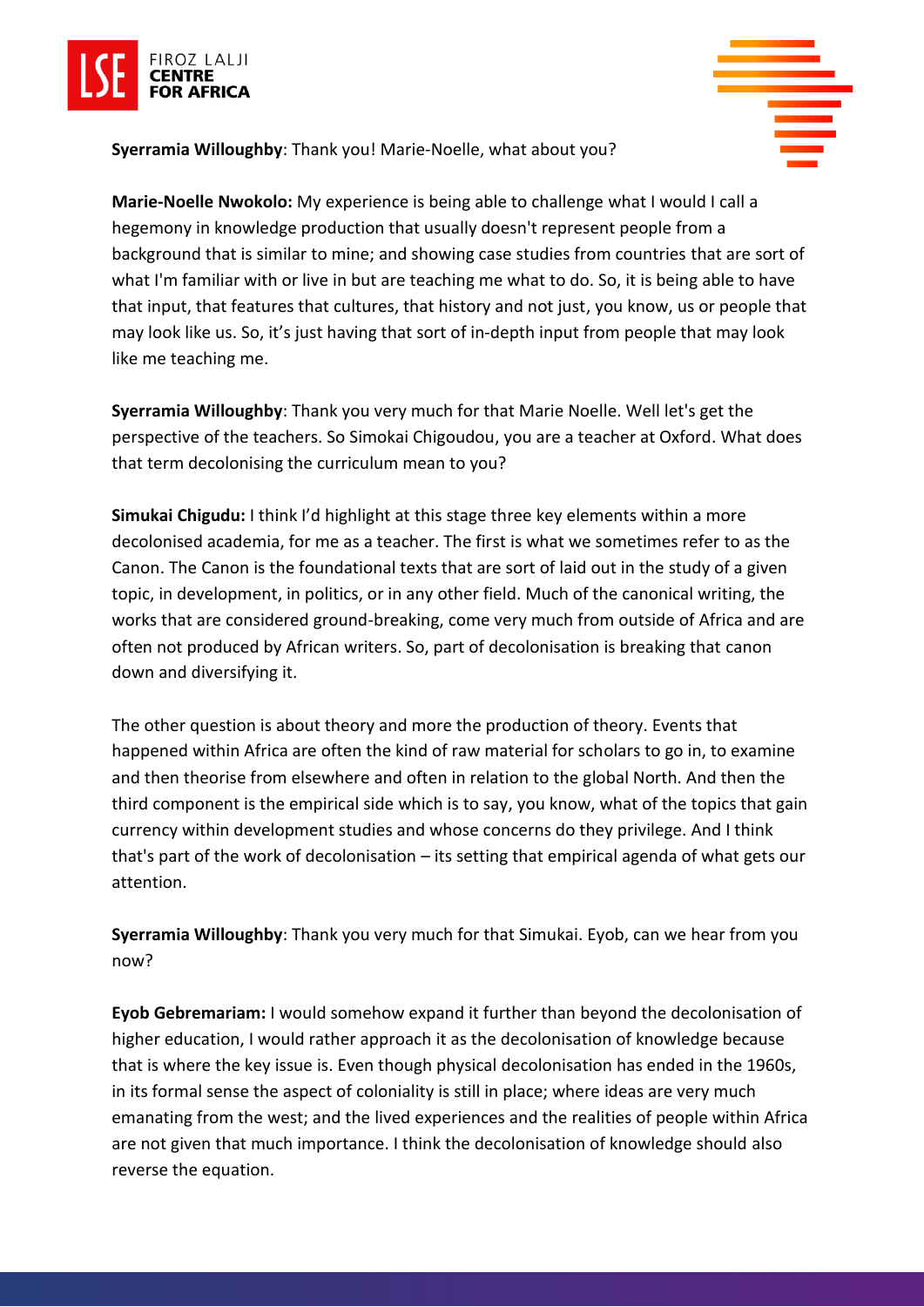

**Syerramia Willoughby**: Thank you so much for that. We're going to be talking specifically about reading lists in this episode and our Citing Africa research team has actually been examining Development Studies reading lists across Sudan, South Africa, Ghana and the UK.

So, here's what the Citing Africa research team found. 74% to 100% of cited authors on this reading lists were not based in Africa. Some programmes have no African-based authors on their reading lists. Surprisingly, there was no major variation in representation between reading lists of universities based in Africa and those in the UK. However, South African universities had the highest share of African-based authors cited, with a leading research university achieving a maximum of 26%. Elite universities in the UK had on average the lowest share of African-based authors on their reading lists. 82% of listed authors in the surveyed reading lists are based in the UK and the US.

Eyob, do these results surprise you?

**Eyob Gebremariam:** No, it doesn't surprise me. It doesn't surprise me on many levels. One, given the fact that most higher education institutions in Africa have been very much under resourced and have very limited capacity or even financial and institutional resources to support their faculty members to do research and even publish in such very well respected and highly rated journals. It's something that's one of the realities. Even though the teaching and the production of students of high calibre has not been that much a problem, because you will definitely find students who did their bachelor's degrees perform very well, and when they do their postgraduate degrees, beating Europe and the US.

But the production of knowledge of such highly regarded articles by the academic staff members of the faculties has reduced because there are not enough resources for that. And you'll definitely find lots of university lecturers or professors having some additional job, like doing consultancy jobs here and there so that they make their Intermezzo so that they survive. So, it won't really surprise me. So the issue is somehow much broader than just simply having something to publish and get cited, or being used as reading list in courses.

**Syerramia Willoughby**: Speaking to you now as a teacher, Simukai, have these decolonisation debates affected how you put together your reading lists, and speaking honestly how much really has changed?

**Simukai Chigudu:** The honest answer is yes, it has made some difference but there is also a very long way to go. We in our department, so that's the Oxford Department of International Development, are in a kind of constant and iterative process of reviewing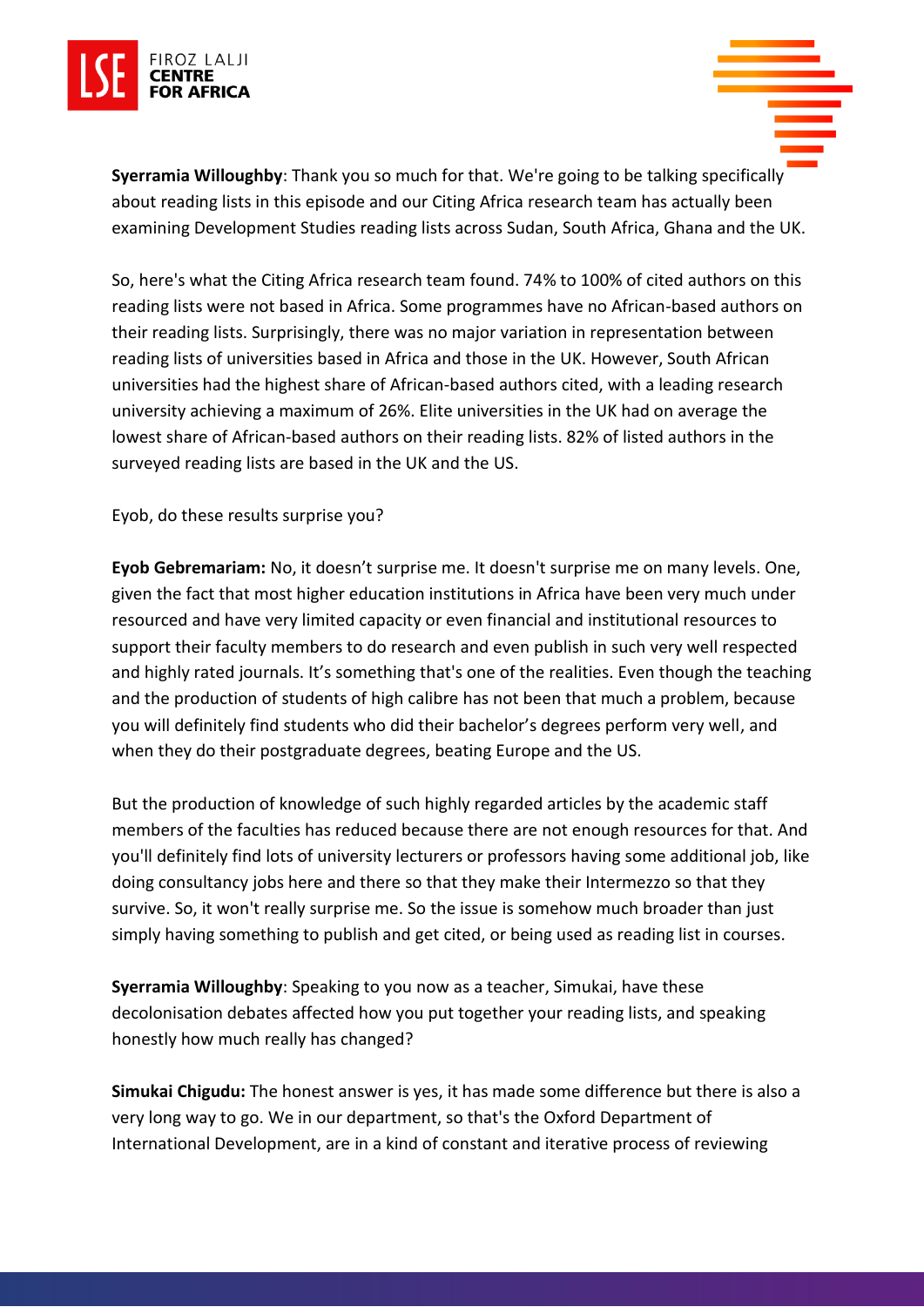



reading lists in light of these kinds of concerns. They are also very often coupled with concerns about gendered representations on the reading list. Concerns about intersectionality, in other words taking seriously not only gender dimensions but how they intersect with various kinds of other identities, and it's very hard to achieve progress quickly in this regard. So, I think that the ethos and the commitment is there and it's growing and it's something that we're hoping to nurture. But the actual changes are a much slower process.

**Syerramia Willoughby**: So how do you think you academics in universities in the UK, for example, can build better links with academics in universities in Africa, for example?

**Simukai Chigudu:** So, I think a few steps are being taken and here I'm going to riff off my colleague Rob Tell Paley who writes about "putting the African back in African Studies". One of the kind, one sort of aspect of low hanging fruit if you like is trying to get more scholars from Africa on editorial boards of major journals, and this reaches a number of different ends. It allows people to publish. They are also able to encourage authors and advise them on styles to get into journals like "African Affairs" or the "African Studies Review" or "Africa". You know the kind of leading journals within the field and the same would be true of development studies journals as well. So I think that's one important step that is relatively easy to achieve.

The other is particularly for things like conferences. I think there needs to be a bit of soul searching about the leading kind of African and Development Studies conferences that take part in Western Europe. I mean, you know let's be honest here. How many of us struggle to get to a conference because of visa restrictions and limitations? Now imagine how much harder that is when you're based in the African continent. So, starting to relocate those and starting to think in a much more deliberate way about these little things that can be done that give platforms, that give voice and that give opportunity to Africa based scholars, is where we begin that work. Of course, the deeper structural transformation which is something that we can come back to is going to take a lot longer. But there are these small things that we can start doing now.

#### **Syerramia Willoughby**: So, Eyob, do you have any thoughts on that?

**Eyob Gebremariam:** The starting point to achieving that is to question the kind of knowledge that we are somehow propagating. The kind of knowledge that we are sending. The kind of knowledge that we're exchanging amongst ourselves. Are we still somehow using the same kind of knowledge from the same kind of characterisation of Africa in the way that it has been taught during the colonial period, or afterwards by those who have had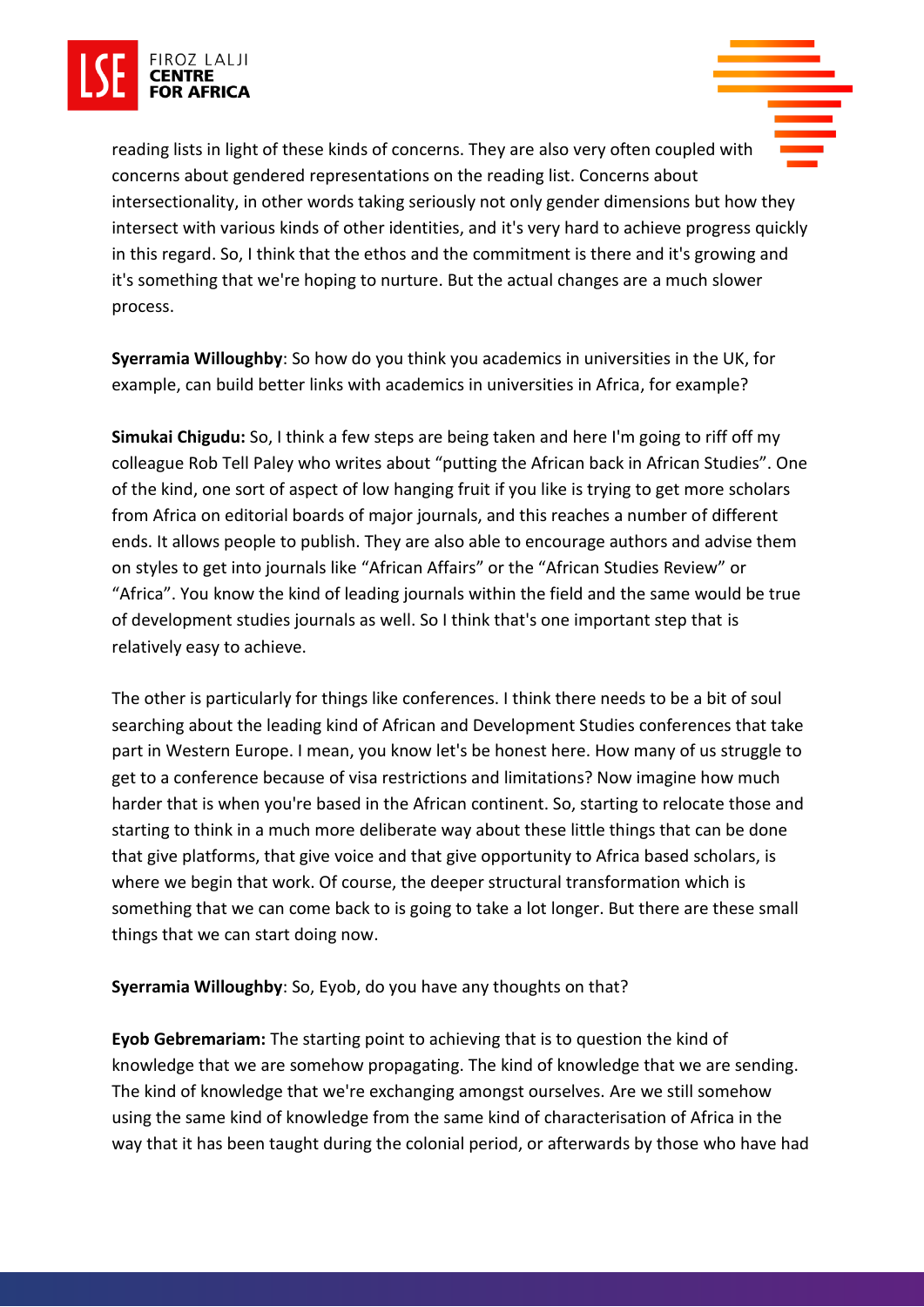

that kind of power to define what Africa is? Because Africa in the emerging world, the way that is portrayed in the media in the academic world, is totally different from Africa on the ground. The way that people are living their life in each and every way, in each and every aspect of their daily life.

So that kind of the imagined Africa is much more dominant because that's produced by the powerful who have the resource and the narrative or the control of each and every element. Like the concept of development, for instance, has always put Africa as an object to be developed. Right? But people down in Africa in different villages, they may not necessarily have the same kinds of expectation. The same kind of narrative to see themselves as progressing in the future, the way that somebody at University X or Y is trying to put forward. So, I think that element should be something that we need to give much more importance in our understanding of decolonisation, beyond the physical presence of individuals or having someone in Africa being cited or not.

**Syerramia Willoughby**: So, beyond what we just discussed. Are there any more barriers to having more diverse and representative reading lists?

**Simukai Chigudu:** Part of it is attitudinal. So changing our orientation and our evaluations of our hierarchies of knowledge which exist. And I don't think we're always forthright or honest in dealing with that. And this is as is partly related to what Eyob was saying about addressing coloniality you know and trying to think about different kinds of epistemology. You know to give an example, a concrete example here, colleagues at the University of Cape Town in their gender institute started the journal "Feminist Africa". "Feminist Africa" takes a wide range of approaches in how it engages with scholarship on gender within Africa. These are wide ranging philosophical positions. These are giving platforms to many young women, activists and so forth. But it's not coming out of a major publisher, be it Taylor and Francis or Routledge or anything of that nature. A lot of the scholarship, while being highly sophisticated, you know, straddles the personal realm as well as the social and political realm in sort of interesting and creative ways. And yet I almost never see any feminist Africa articles cited in any gender and development course which might be an indictment of me for not having read widely enough. But I dare say it's that approach to a journal without the kind of recognised institutional support is not valorised in the same way that a more, quote unquote, mainstream gender and development publication might be. So, I think that really is one of the barriers.

And then I guess the other barrier that I'd highlight briefly is this question, I guess, of language and philosophy. Now I'm extremely guilty of this because I am deeply steeped in Anglo-centric training and perspectives; and there is no way that I would have the language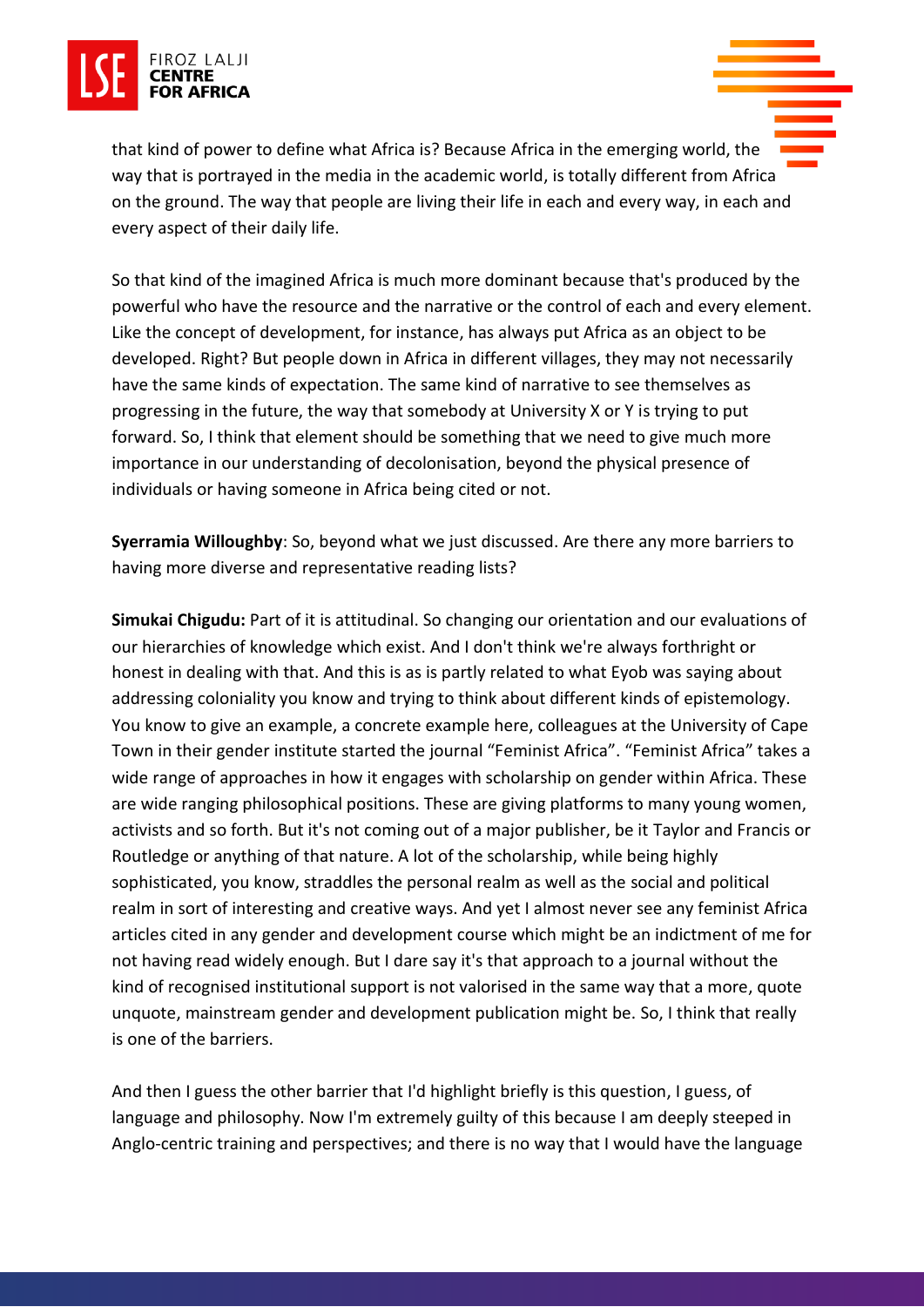

skills to write academically in any African language. And yet I recognise in this sense I am part of the problem, and this is also part of a problem of our education systems. How do we start to kind of excavate and bring out and contend with more complex ways of thinking about an African epistemology, if we are not even going to be working with the same tools that we're not able to access folklore and stories? If we're not able to access our philosophical concepts and reasons that are conveyed through language? We can't get deeper into idioms and how people think about time, progress and indeed big words like development. And so, I think that's a major challenge. Mahmood Mamdani has been advocating that the ideal African university mandates language training in any part of critical social science pertaining to Africa. And I think that's something that we need to start taking much more seriously.

**Syerramia Willoughby**: We're going to come back and get a student's perspective. Marie-Noelle, how important was it for you during your master's course to have diverse and representative reading lists?

**Marie-Noelle Nwokolo:** Very important actually. And I would say, I guess, for two main reasons. The first being the increase in importance of like knowledge and knowledge production and the global economy. The second is just being able to sort of see myself in these readings and understand a lot of these concepts, in terms of how they relate to an area that I'm very passionate about. So, in terms of knowledge production, we sort of live in a world where not even in terms of a trade and other things like the main competitive factors like knowledge production. And so, if you have a space where we are continuously absent, it just makes it a lot more difficult to think about how we have that sort of competitive advantage without just mimicking the other Western countries or what we're told to do. And so I think for us to be able to sort of get into this idea of the global value chain even for trade and things of that sort, it's very important for us to understand a lot of these histories and cultures and their backgrounds that experiences bring and tell us and how to move forward with that so we can understand our place in the world, and how we can get past where we are right now.

My LSE education, I would say, was a bit of a tricky one, because I didn't always have that representation on my reading list. But I do recognise that some professors made the effort. Right? So, knowledge is about inquiry – you're challenging yourself to look for that yourself as well to be able to bring that into discussions. So, it was definitely one of those tricky experiences, but I think it's very important. It's a difficult conversation.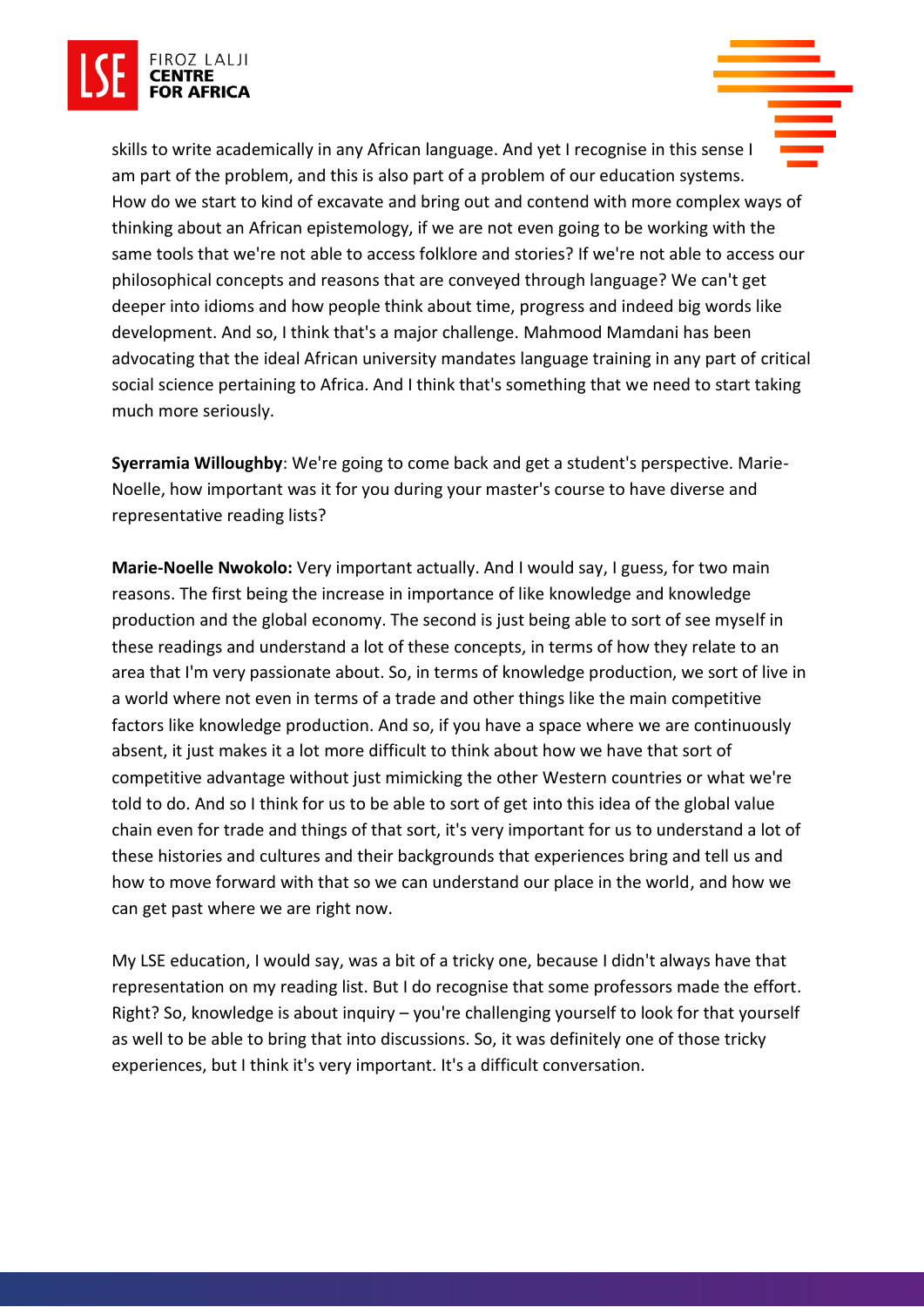



**Syerramia Willoughby**: Thank you very much for that. And I think, Abida, that diverse and representative reading lists were probably similarly important to you as well.

**Abidah Ferej:** There are two sides of the argument here. I think in constructing reading lists what you find is that professors basically define what is important and what isn't important. They basically create that – you're getting students who basically may have some opinion, but technically they are somewhat of a blank slate on certain topics. And as a professor you're basically saying to them this is what is important, and this is what isn't important. And so in creating those reading lists I think it's very conscious, especially when incorporating, say, case studies and referencing specifics nuances – that you're not doing it as an add on. And I think a lot of the time what happens, especially when you're talking about Africa, it's given as this especially in development studies, it's brought in as a slight case that is a little add on at the end, instead of being centred as the primary part of what we're studying.

**Syerramia Willoughby**: So, Eyob, what do you think are the long-term consequences of these decolonising debates on the wider field of Development Studies?

**Eyob Gebremariam:** The long-term consequences: it's all about changing the existing power dynamics in power relations. Because knowledge is one of the key instruments of domination, or the key instruments through which that injustice or inequality is sustained. You will definitely have different structural and institutional manifestations of that. So probably in the long term that key outcome would be the key objective of such a movement.

Decolonising knowledge, decolonising higher education is to have that honest conversation – how we need to plan both the present and the future, how we need to understand our past … Mainstream development thinking still somehow portrays Africa like it is the past of Europe, and the future of Africa is what is supposed to be the present Europe. So, the way that we reorient our understanding of history, culture, in time will be very much the key outcome of such kind of process, which will definitely be a very, very difficult task. And that's why we may not see the fruits in any new future. But we should keep on pushing the boundaries.

**Syerramia Willoughby**: Marie-Noelle, from the student's perspective, what do you see as being the long-term consequences of these decolonising debates?